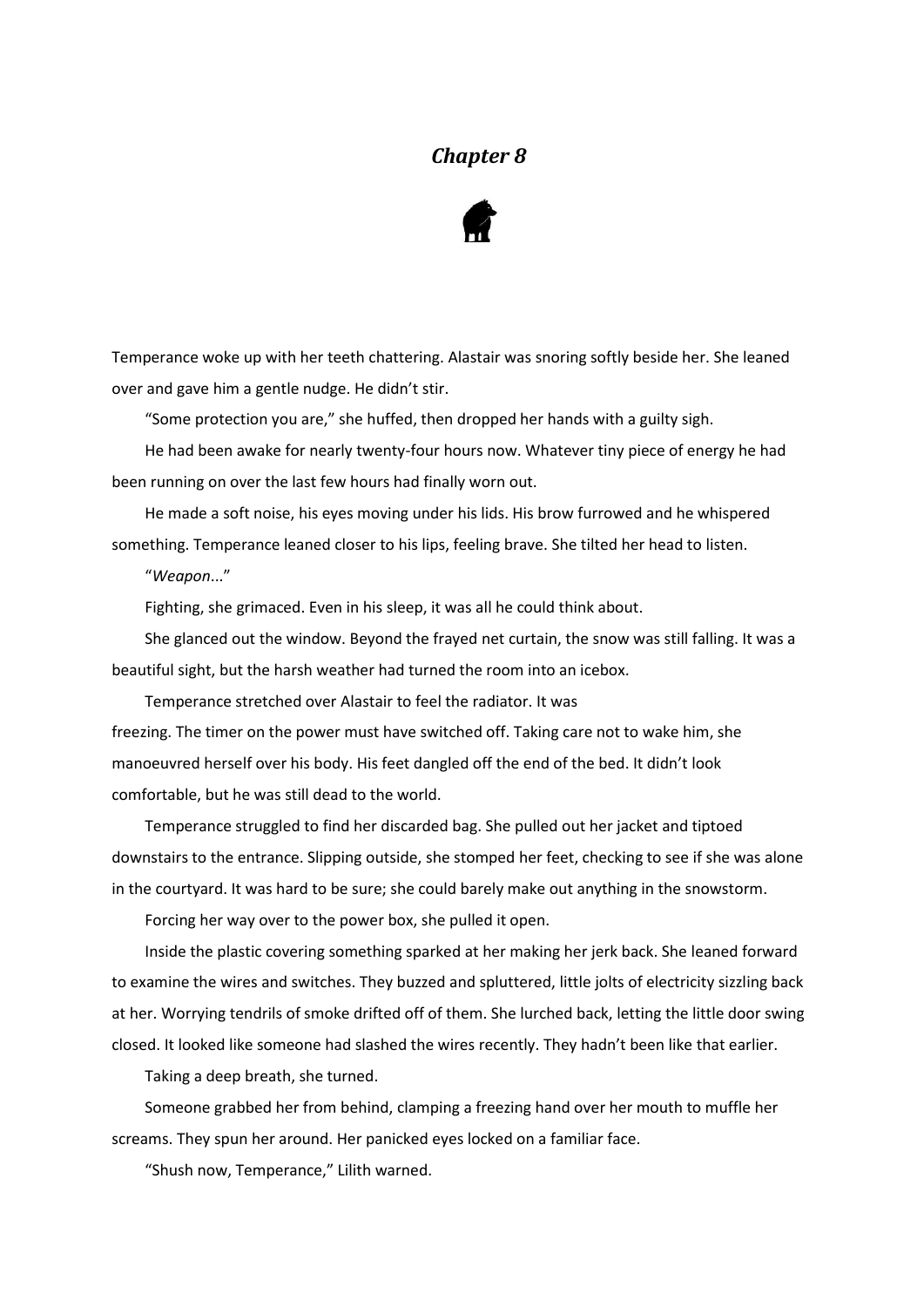Her grip was pinching. There was incredible strength in her agile body; she was able to fix Temperance in place with only one arm. Her blue eyes were shining in the dark. Temperance had never noticed before how pale and clear they were. Her skin was luminescent; her arms were bare against the cold. She was only wearing a tank-top and jeans. The snow had soaked up her legs but she didn't seem to care.

The dark tattoo at her neck and her fiery hair were a stark contrast to her pale skin. Lilith tightened her hold and made a clucking noise in the back of her throat.

"Be a good girl now until he shows his face," she whispered.

A jolt of pure uncontrolled panic raced through Temperance's veins. She tried to shake off her hold, then noticed the long, thin sword in her other hand. She froze, her eyes widening as she stared at it. Blue symbols flashed across the weapons narrow silver blade as Lilith touched it to the ground. A shock of energy spat out around them. It blew the snow up into the air in a massive cackle of blue sparks that fizzled from flake to flake, spinning them into a maelstrom.

"There you are dog," Lilith said.

Her eyes were fixed on some point beyond the storm. Temperance was so close to her, she could feel the girl's breath on her face. It was like ice.

Something shot out of the gale towards them. Lilith spun Temperance out into the snow. She struck the ground as the shop girl skidded a few feet away into the drifts. Her feet were bare and exposed. When her momentum slowed, she snapped into a fighting stance.

A figure in front of her crouched like an animal preparing to strike. Even at a good distance away from her, Temperance could see Lilith's glowing eyes. Her red hair leapt around her like a flame on a white candle. Staring at the figure in front of her, Lilith dropped the tip of her sword to the ground. She reached out a free hand and the snowflakes billowed up around her like a white shell. With a loud whooshing sound, it broke apart and she was gone.

The snow that had been blown out in Lilith's wake swept over them. Temperance lurched to her feet, unable to make sense of what had happened.

Suddenly the stranger was in front of her. She screamed as she was yanked back into the dormitory. The cold air swept inside with them. When the door slammed shut, Temperance gasped.

A man, far taller than her, stared at her with wide, golden eyes. There was a horrific acidic stench wafting from him. She gulped and coughed on her first deep breath. She struggled back, dry heaving. Sharp nails squeezed into her upper arms.

"Please let me go," she choked.

His tangled beard swept against her.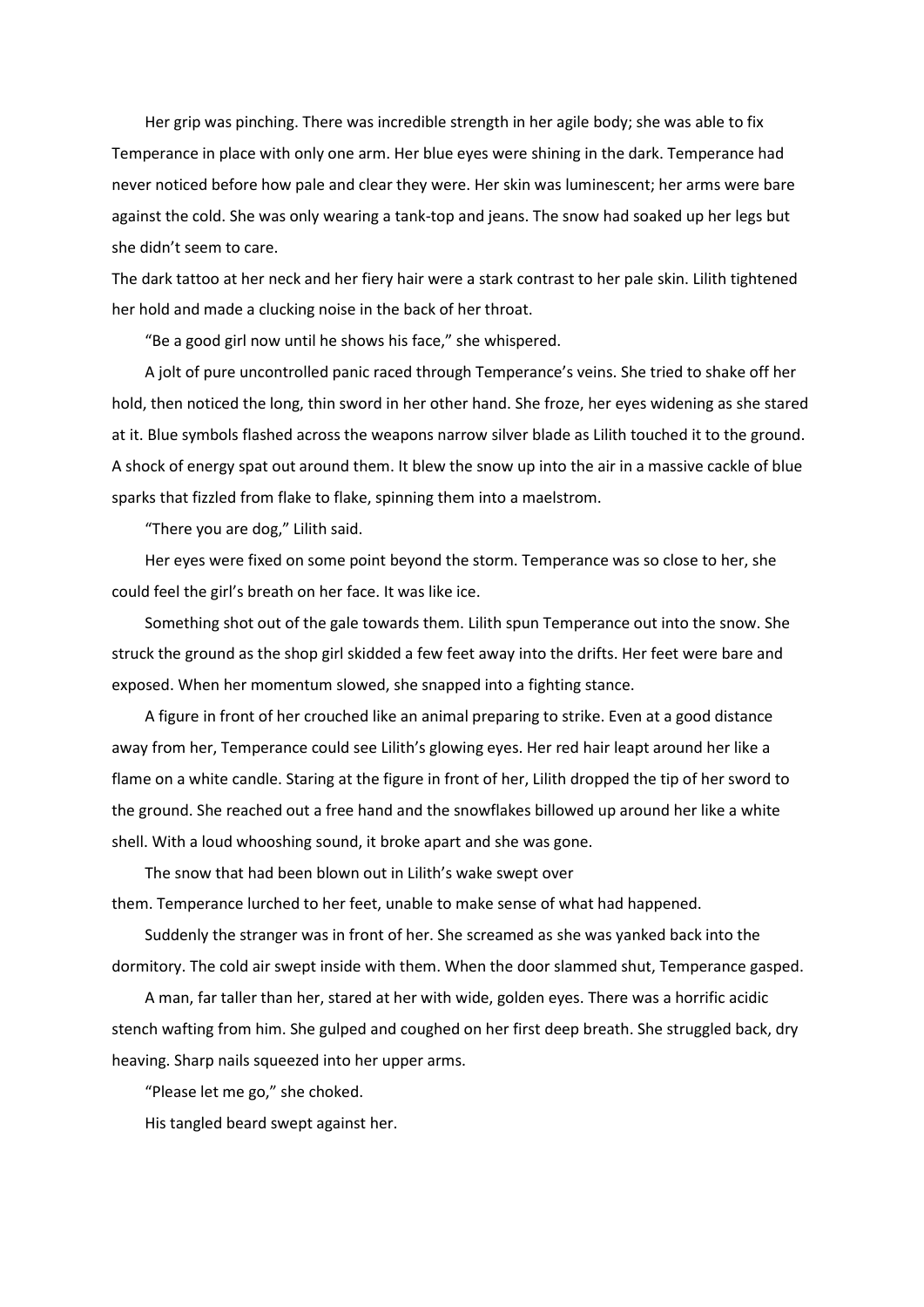Temperance's eyes widened. There was grease and grim all over him. His hair was stuck together with dried blood. Now that she was close enough, she could see the full extent of his malnutrition. The bones of his cheeks jutted out, his skin pulled tight over them. She glanced down at his hands. They were almost blue. His frayed and tattered clothes hung limp on his bony shoulders. He looked beyond frail. She should've been able to break his hold with one shrug, but his grip was fierce.

He made a soft keening noise. Temperance froze when he leaned into her and brushed his cold nose against the warm skin at her neck. She strained away from him, feeling bile rising up the back her throat. Her pulse drummed at her temples. She felt light-headed.

The tenseness in his body eased and he made several purring sounds. She stopped struggling and felt his hold relax in response. But when he took a deep breath, she started to feel uncomfortable again. As she felt his tongue at her neck, his moist sour breath washed over her.

"Get off me!" she screamed.

She struggled to breathe through her mouth and tried to shove him away. She then heard someone barrelling down the stairs behind them. The steps creaked and groaned under the thunderous force. The man didn't seem to notice, he was sniffing at her hair while rubbing his thin frame up against her.

Alastair skidded down the last few steps and leapt forward. He used the force to grab the stranger and hurl him away from Temperance. The man clattered to the ground. His head smacked back. She winced when she heard his exposed bones crack against the floor.

"Don't touch her," Alastair hissed. Temperance leaned back against the wall, taking in deep breaths.

"Wait!" she shouted, as the man tried to stand.

He stumbled back like a lead weight. She knew Alastair had the strength to do a lot of damage even to a man who seemed stronger than he looked. When the wizard snapped around to face her, she jerked back. His black eyes narrowed and lips were drawn back in a menacing snarl.

"Do you not know what that thing is?" he spat. "How dare you let it touch you?"

Without letting her reply, he pulled out his knife. Temperance froze when he tipped it to the man on the floor.

"What are you doing?" she screamed.

He collided with the stranger, grappling for purchase. The man beneath him was smiling. His teeth were chipped and yellow. It made him look as disturbed as Alastair. One of the wizard's hands was fisted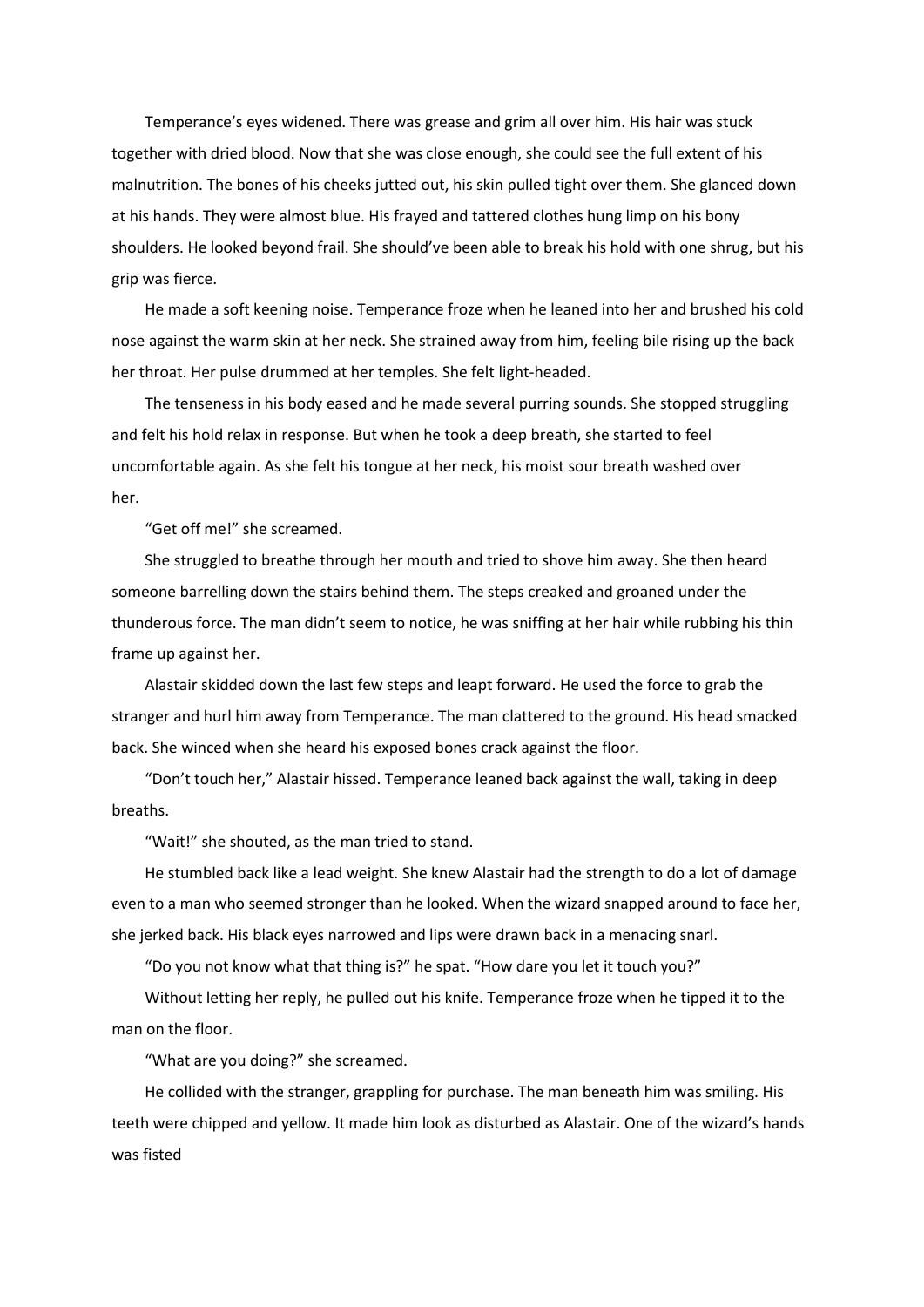into the man's tattered clothes; the other held the knife to his throat.

"I'll kill each and every last one of you werewolves, I swear it!" Alastair shouted.

Temperance swallowed over the dry lump in her throat. Without thinking, she darted forward to try and break them apart.

She pressed her hands against their chests, trying to force them back. She didn't manage to move either of them. She wasn't sure what happened next, only that she was sent reeling backwards to the floor.

Winded and struggling to regain her breath, she watched stars swimming across the ceiling. She pressed her throbbing, injured hand flat against the floor to try and stop the room from spinning.

She heard Alastair swear. His heavy footsteps approached her and he knelt down. She felt his hand sweep over her cheek.

"Are you okay?" he whispered.

He was biting his lip, a flash of white teeth against his skin. She blinked and slid back on her elbows away from him. The look on his face changed; it became petulant.

"He's a werewolf," he spat.

"He saved me," she said, crawling to her feet. The werewolf was crouched on the ground like a beaten dog. He stared up at her. "If he wanted to hurt me he would have done it already."

"Who did he save you from?" Alastair glared at the man. After a moment of indecision, he slipped his knife back onto his belt.

"The shop girl," Temperance said. It was almost like she'd dreamed the strange encounter, it had happened so fast. "The man who works with her called her Lilith."

"Is she a redhead with a tattoo on her neck?"

Temperance looked up at him with round eyes, "How did you…"

"I bet she took advantage of the weather. So, she's after me now as well?"

Temperance frowned, "And me!"

The werewolf scrambled up. He attempted to step closer to Alastair, but the wizard held out his hand. A film of fire sprang up on his skin, it licked along his fingers.

"Try it," he whispered. The flames died away and he pointed to the far wall. "Stand over there." Temperance scowled.

"Who is she?"

"Lilith Adams," he explained, his eyes fixed on the werewolf, who slunk back against the wall. "She's an acolyte of Lady Knox; a member of the Assembly. Her people have a minor ability to manipulate the weather."

"*Minor*?" Temperance echoed in disbelief.